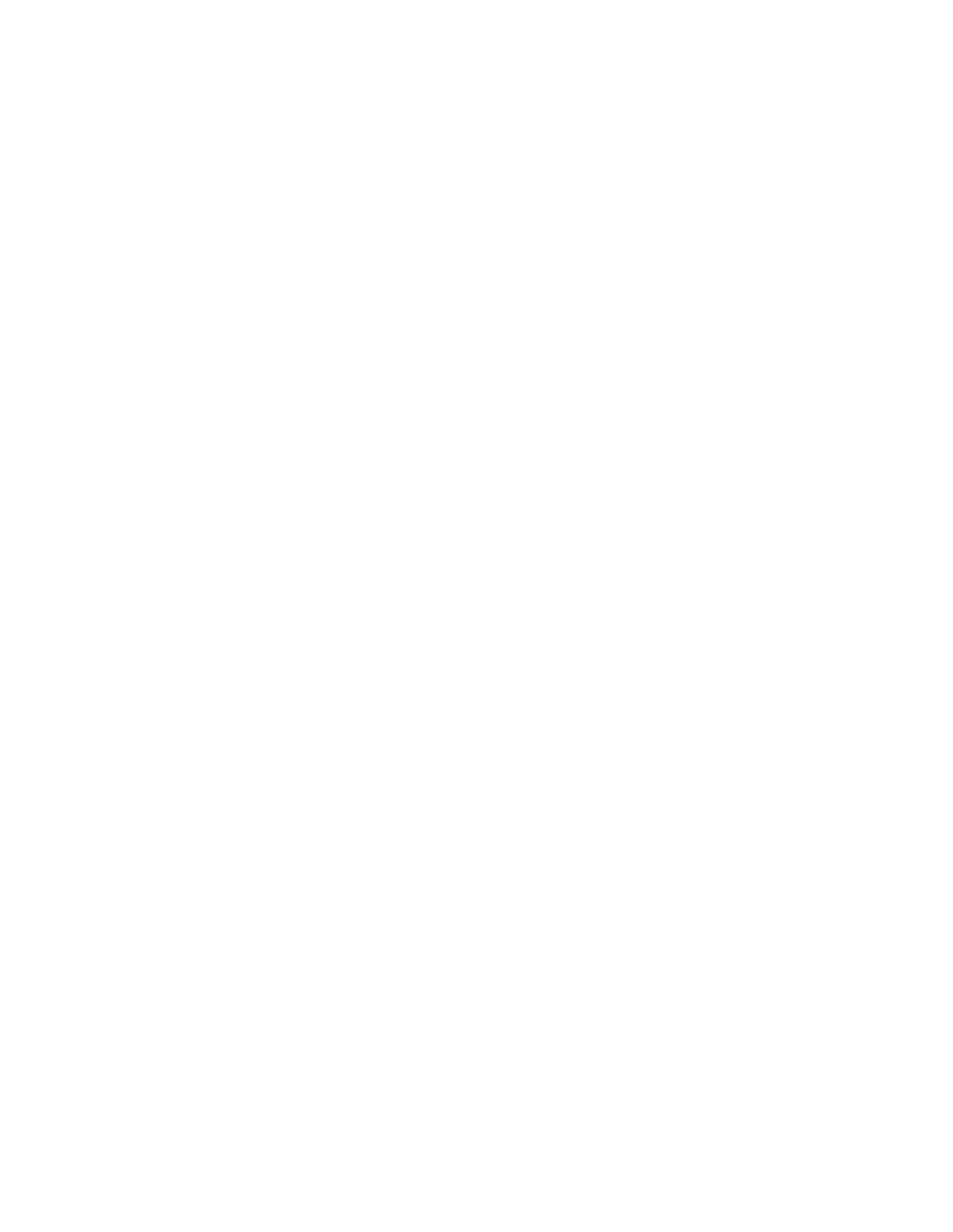### **Index**

| General Information on Groundwater Investigation Phase 4 - Church Road Well Field |
|-----------------------------------------------------------------------------------|
| Church Road Well Field Project Loan Authorization Bylaw No. 725, 2020 2           |
| Notice of Alternative Approval Process – as published in the Coast Reporter       |
|                                                                                   |
|                                                                                   |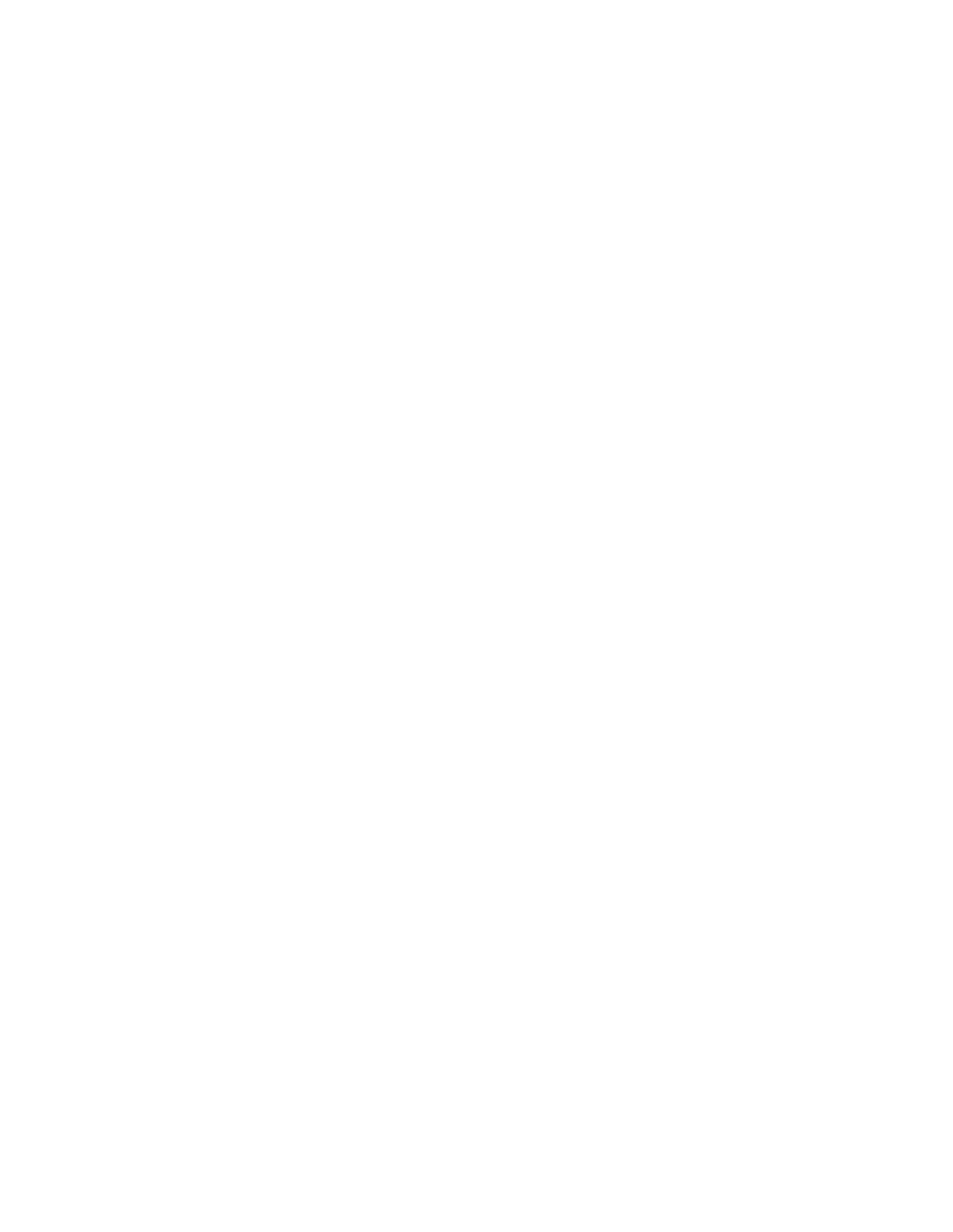

## **General Information on Church Road Well Field Project Loan Authorization Bylaw No. 725, 2020**

The Sunshine Coast Regional District (SCRD) is proceeding with an Alternative Approval Process (AAP) for *Church Road Well Field Project Loan Authorization Bylaw No. 725, 2020*. The bylaw proposes to borrow up to \$9,000,000 to be repaid over a 30 year term to fund the Groundwater Investigation Phase 4 - Church Road Well Field Project. Approval of the electors is required since the borrowing proposed is for a period longer than five years.

#### **Project Background**

Adopted in 2013, the Comprehensive Regional Water Plan outlines the need for increasing groundwater supply. The Groundwater Investigation Phase 4 - Church Road Well Field Project is a result of the first round of groundwater investigation started in 2017 to secure additional groundwater supply sources for the Chapman Water System. The project will result in a significant increase to the water supply in the Chapman Water System, reducing the stress felt during dry summer months.

The construction of the Church Road Well Field will include the development of new wells, a new water treatment plant, pump station, and a new transmission and distribution infrastructure. The project will improve the connection between three SCRD water systems: Granthams, Soames, and the Chapman Water Systems to ensure the new water supply can access the largest amount of people possible in the SCRD's Water Supply and Distribution Service Area.

#### **The AAP**

The question posed by this AAP is whether the SCRD can proceed with long-term borrowing (30 years) to fund this project.

The SCRD has recognized the critical importance of completing the Groundwater Investigation Phase 4 - Church Road Well Field Project, as it will secure additional water supply sources for SCRD water system users. If the AAP fails, other options such as proceeding to an assent vote (referendum) may be considered.

#### **What do I do?**

If you are **opposed** to the SCRD using long-term borrowing to fund the Groundwater Investigation Phase 4 - Church Road Well Field Project, you may submit an Elector Response Form to indicate your opposition.

If you support the SCRD using long-term borrowing to fund the Groundwater Investigation Phase 4 - Church Road Well Field Project, you do not need to take any further action.

#### **Who can I contact for more information?**

More information on the AAP may be obtained by contacting Sherry Reid, Corporate Officer at the SCRD office at 1975 Field Road or by telephone at 604-885-6825 or Jennifer Hill, Deputy Corporate Officer at 604-885-6813. Information on the Church Road Well Field Project may be obtained from the Infrastructure Services Department at 604-885-6806.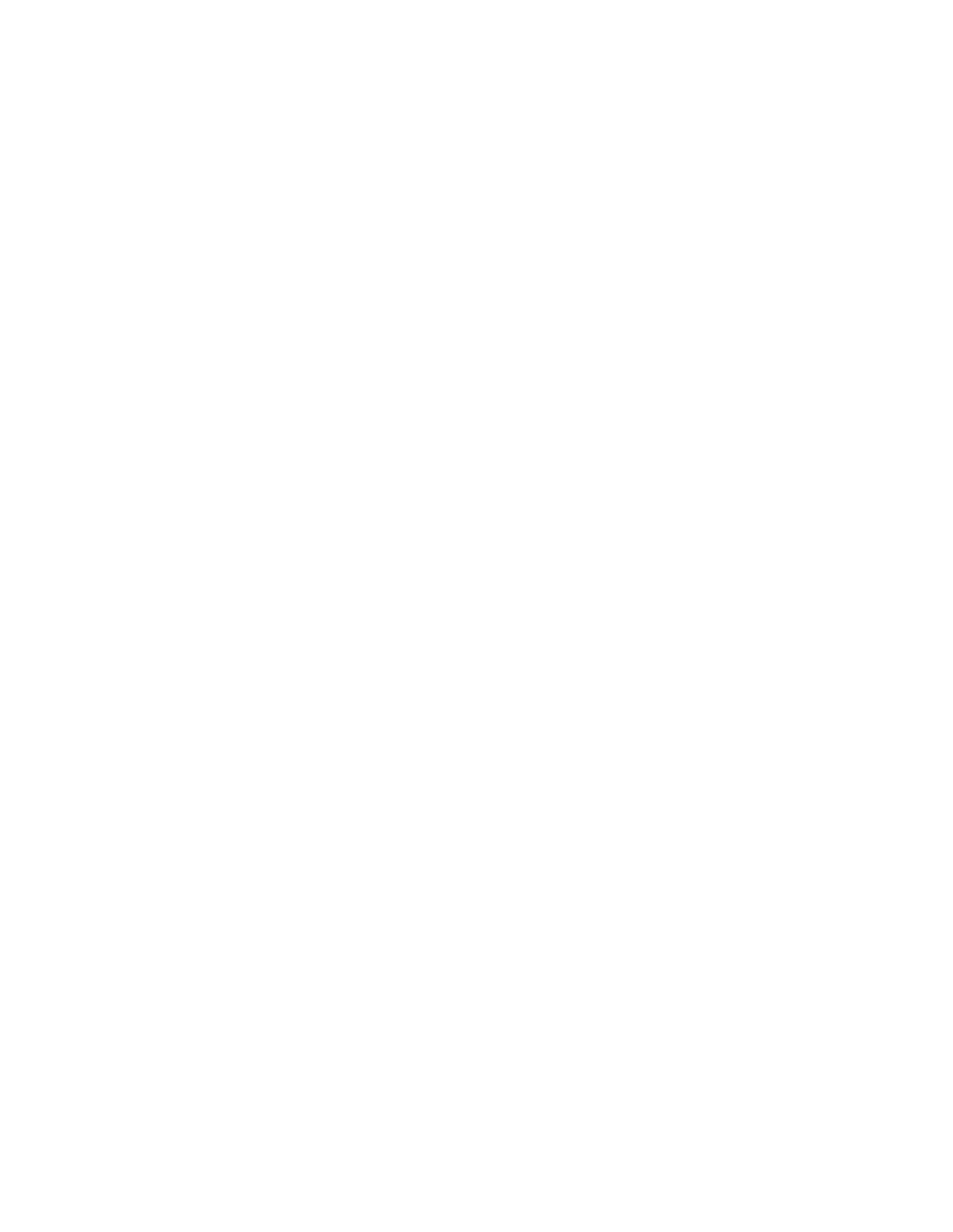#### **SUNSHINE COAST REGIONAL DISTRICT**

#### **BYLAW NO. 725**

#### A bylaw to authorize the borrowing of up to Nine Million Dollars for the design and construction of the Church Road Well Field Project

WHEREAS the Board of the Sunshine Coast Regional District has established by Bylaw No. 1002, a service for the purpose of providing potable water to the Water Supply and Distribution Service Area;

AND WHEREAS it is deemed desirable and expedient to design and construct the Church Road Well Field to expand the available potable water supply to the Water Supply and Distribution Service Area;

AND WHEREAS the Board of the Sunshine Coast Regional District wishes to borrow for debt incurred by the design and construction of the Church Road Well Field Project (the "Works");

AND WHEREAS the estimated cost of the Works, including expenses incidental thereto, that is not covered by other sources of revenue, is the sum of up to Nine Million Dollars (\$9,000,000) which is the amount of debt created by this bylaw;

AND WHEREAS the maximum term for which a debenture may be issued to secure the debt created by this bylaw is for a term not to exceed thirty years;

AND WHEREAS the authority to borrow under this bylaw expires five years from the date on which this bylaw is adopted;

AND WHEREAS the Board of the Sunshine Coast Regional District has obtained the approval of electors in the entire Water Supply and Distribution service area by alternative approval process in accordance with the *Local Government Act* and the *Community Charter*;

NOW THEREFORE, the Board of the Sunshine Coast Regional District in open meeting assembled, enacts as follows:

- 1. This bylaw may be cited as *Church Road Well Field Project Loan Authorization Bylaw No. 725, 2020*.
- 2. The Board is hereby empowered and authorized to undertake and carry out or cause to be carried out the design and construction of the Church Road Well Field Project serving the Water Supply and Distribution Service Area generally in accordance with plans on file in the regional district office and to do all things necessary in connection therewith and without limiting the generality of the foregoing:
	- a) To borrow upon the credit of the Regional District a sum not exceeding Nine Million Dollars (\$9,000,000);
	- b) To acquire all such real property, easements, rights-of-way, licenses, rights or authorities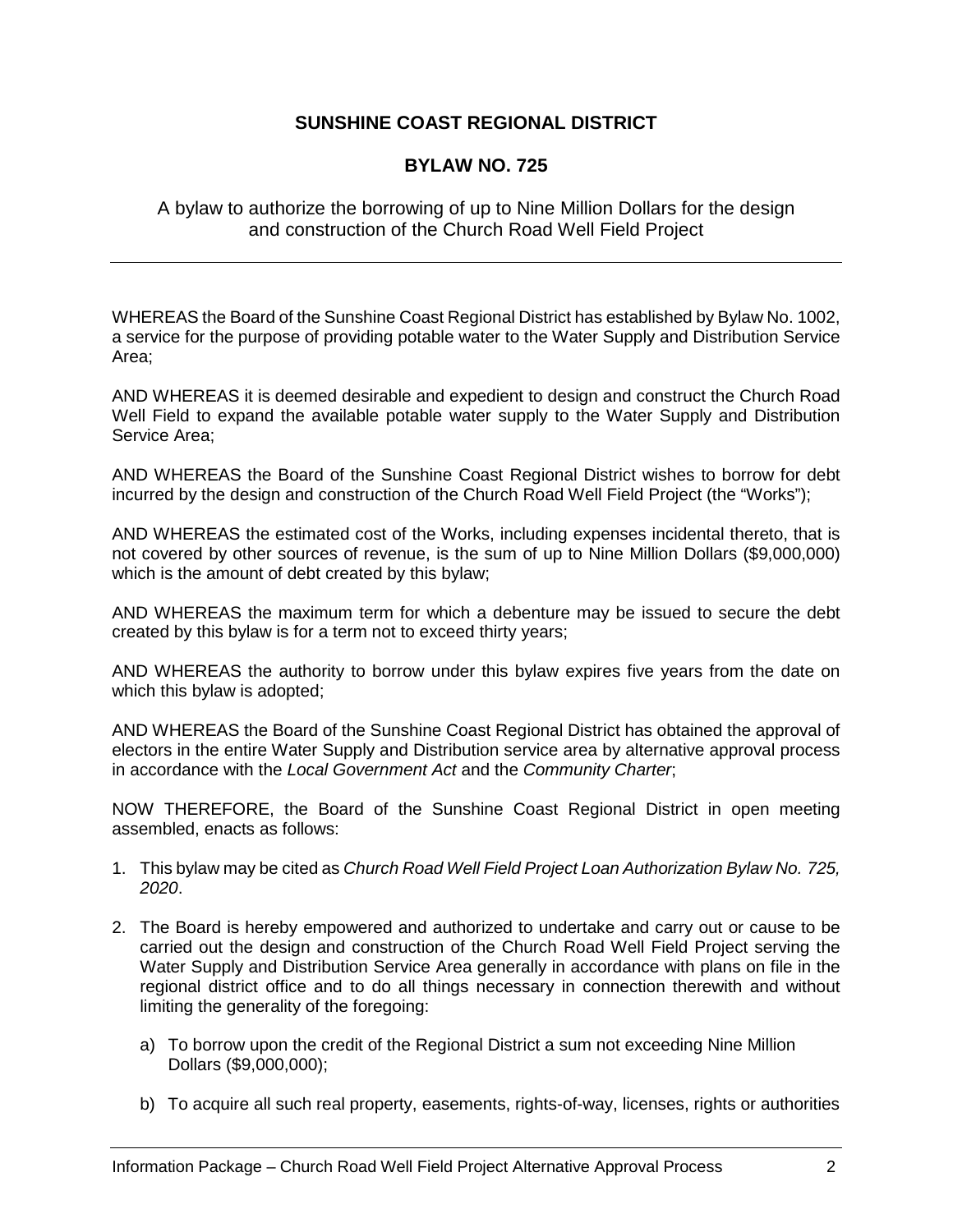as may be requisite or desirable for or in connection with the design and construction of the Church Road Well Field Project.

3. The maximum term for which debentures may be issued to secure the debt created by this bylaw is thirty years.

| <b>READ A FIRST TIME</b>                    | this | $12^{th}$        | day of | March, 2020 |  |  |
|---------------------------------------------|------|------------------|--------|-------------|--|--|
| <b>READ A SECOND TIME</b>                   | this | $12^{th}$        | day of | March, 2020 |  |  |
| READ A THIRD TIME                           | this | 12 <sup>th</sup> | day of | March, 2020 |  |  |
| APPROVED BY THE INSPECTOR OF MUNICIPALITIES | this | 8 <sup>th</sup>  | day of | May, 2020   |  |  |
| RECEIVED THE APPROVAL OF THE ELECTORS BY    |      |                  |        |             |  |  |
| ALTERNATIVE APPROVAL PROCESS                | this |                  | day of |             |  |  |
| ADOPTED                                     | this |                  | day of |             |  |  |

\_\_\_\_\_\_\_\_\_\_\_\_\_\_\_\_\_\_\_\_\_\_\_\_\_\_ CORPORATE OFFICER

\_\_\_\_\_\_\_\_\_\_\_\_\_\_\_\_\_\_\_\_\_\_\_\_\_\_ **CHAIR**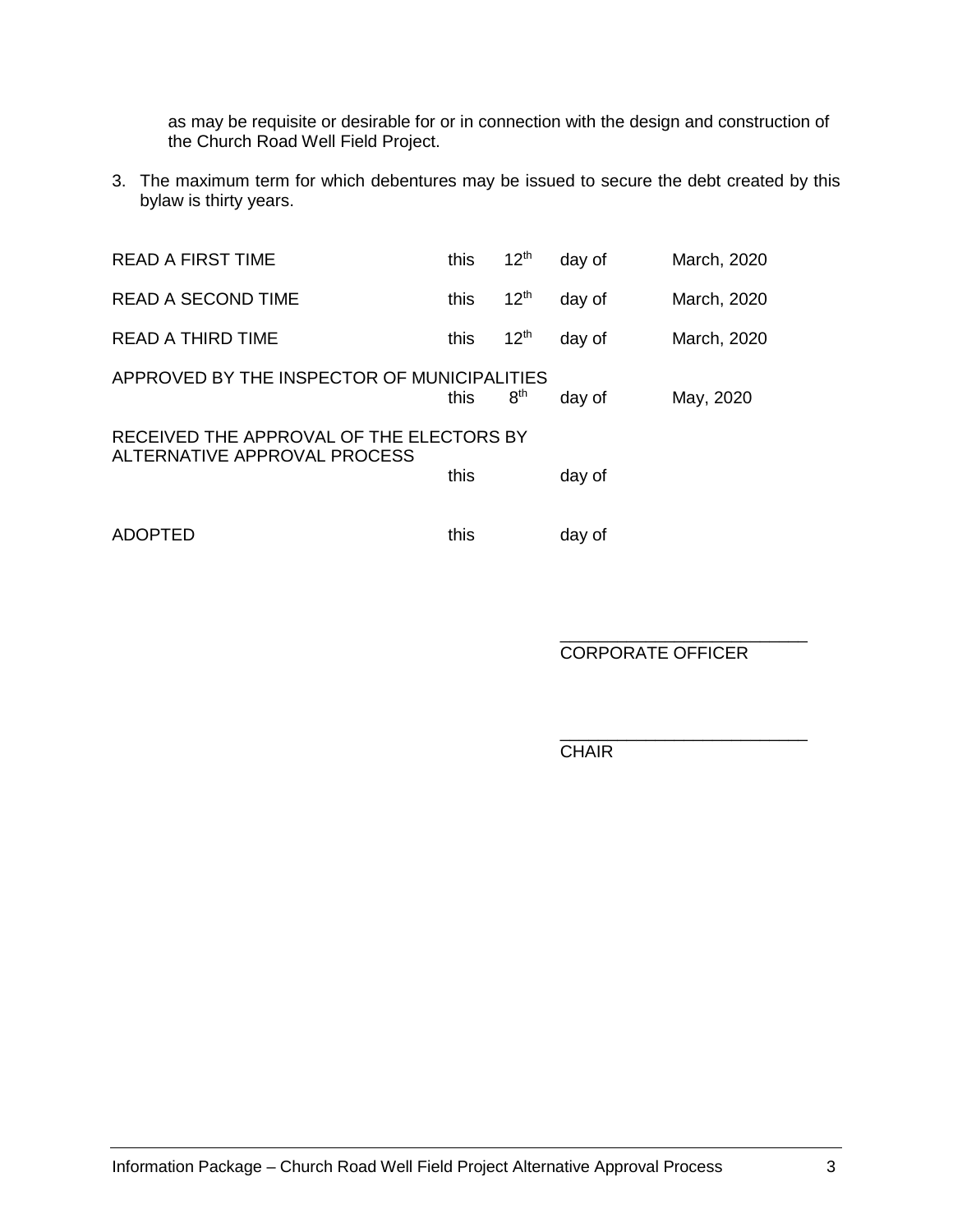#### **SUNSHINE COAST REGIONAL DISTRICT**

#### **NOTICE OF ALTERNATIVE APPROVAL PROCESS**

#### *Church Road Well Field Project Loan Authorization Bylaw No. 725, 2020*

**NOTICE IS HEREBY GIVEN THAT**, the Sunshine Coast Regional District (SCRD) proposes to adopt *Church Road Well Field Project Loan Authorization Bylaw No. 725, 2020* to authorize borrowing of up to \$9,000,000 over a thirty year term to design and construct the Church Road Well Field Project to expand the available potable water supply to the Water Supply and Distribution Service Area. The costs of the debt will be recovered through a parcel tax on those properties that have access to SCRD water in the Water Supply and Distribution Service Area (Electoral Areas A – Egmont/Pender Harbour, B – Halfmoon Bay, D – Roberts Creek, E - Elphinstone, F – West Howe Sound, and the District of Sechelt).

The Groundwater Investigation Phase 4 - Church Road Well Field Project is a result of the first round of groundwater investigation started in 2017 to secure additional water supply sources for SCRD water system users. The construction of the Church Road Well Field will connect three SCRD water systems: Granthams, Soames, and the Chapman water system, and will significantly increase the water supply in the Chapman Water System, reducing the stress felt during dry summer months.

Approval of the electors is required since the borrowing proposed is for a period longer than five years. The annual debt servicing cost over a thirty year period would be approximately \$382,049 per year for the term of the debt based on the current indicative long-term lending rate. The average parcel tax would amount to approximately \$34.45 per parcel on an annual basis until the debt is retired.

More information on this matter can be viewed at the Sunshine Coast Regional District office, 8:30 a.m. to 4:30 p.m. Monday to Friday, except Statutory Holidays, at 1975 Field Road, Sechelt, BC. Information Packages are also available online on the SCRD website at [www.scrd.ca.](http://www.scrd.ca/)

The SCRD Board may adopt Bylaw No. 725 and proceed with the borrowing as noted above if, after the deadline, elector response forms are certified by the Corporate Officer as having been signed by less than 10% of the eligible electors in the Water Supply and Distribution Service Area (Electoral Areas A – Egmont/Pender Harbour, B – Halfmoon Bay, D – Roberts Creek, E – Elphinstone, F – West Howe Sound, and the District of Sechelt). If, after the deadline elector response forms are certified by the Corporate Officer as having been signed by at least 10% of the eligible electors in the Service Area (calculated at **1,960** electors), the Board may not proceed with the borrowing under Bylaw No. 725 without obtaining assent of the electors in a voting proceeding.

#### **Elector Response Forms**

The response of the electors must be in the form established by the SCRD. Forms are available at the SCRD office located at 1975 Field Road, Sechelt. Forms are also available on the SCRD website at [www.scrd.ca.](http://www.scrd.ca/) An accurate copy of the elector response form is also acceptable. For an elector response to be accepted it must meet the following conditions:

• only eligible electors within the Water Supply and Distribution Service Area are entitled to sign an elector response form;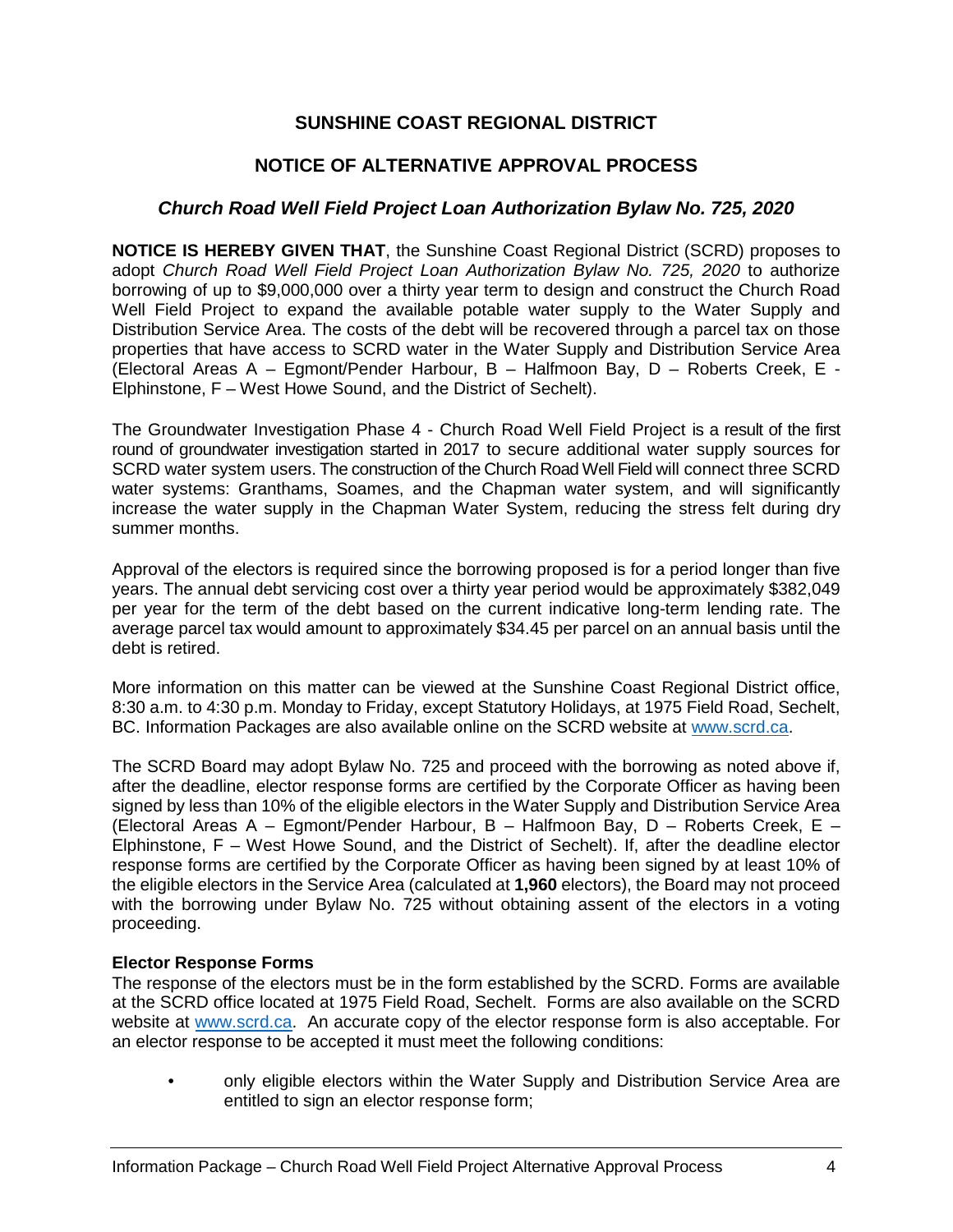- the full name of the elector must be stated;
- the residential address of the elector must be stated:
- the elector must sign the elector response form;
- if applicable, the address of the property in relation to which the person is entitled to vote as a non-resident property elector must be stated; and,
- the elector response form must be submitted to the Corporate Officer before the deadline.

Forms may be submitted in person or by mail to be received by the Corporate Officer at the Sunshine Coast Regional District office located at 1975 Field Road, Sechelt, B.C. V0N 3A1 **NO LATER THAN 4:30 P.M. ON Monday, July 20, 2020**. Elector response forms must be in the possession of the Corporate Officer by this time as postmarks **WILL NOT** be accepted as date of submission. **ELECTOR RESPONSE FORMS MAY NOT BE RETURNED BY FAX OR EMAIL.**

#### **Eligible Elector**

An eligible elector for the purpose of this Alternative Approval Process is a resident who meets the following criteria:

- is age eighteen or older;
- is a Canadian Citizen;
- has been a resident of British Columbia for at least six months;
- has been a resident of the Service Area for at least thirty days; and,
- is not disqualified from voting by any enactment.

A non-resident property elector who meets the following criteria is also an eligible elector:

- is not entitled to register as a resident elector for the Service Area;
- is age eighteen or older:
- is a Canadian Citizen;
- has been a resident of British Columbia for at least six months;
- has been a registered owner of the real property within the Service Area for at least thirty days; and,
- is not disqualified from voting by any enactment.

Note: Only one non-resident property elector may sign an elector response form per property, regardless of how many people own the property. Property owned in whole or in part by a corporation does not qualify under the non-resident property elector provisions.

More information on the AAP may be obtained by contacting Sherry Reid, Corporate Officer at the SCRD office at 1975 Field Road or by telephone at 604-885-6825 or Jennifer Hill, Deputy Corporate Officer at 604-885-6813. Information on the Church Road Well Field Project may be obtained from the Infrastructure Services Department at 604-885-6806.

Sherry Reid Corporate Officer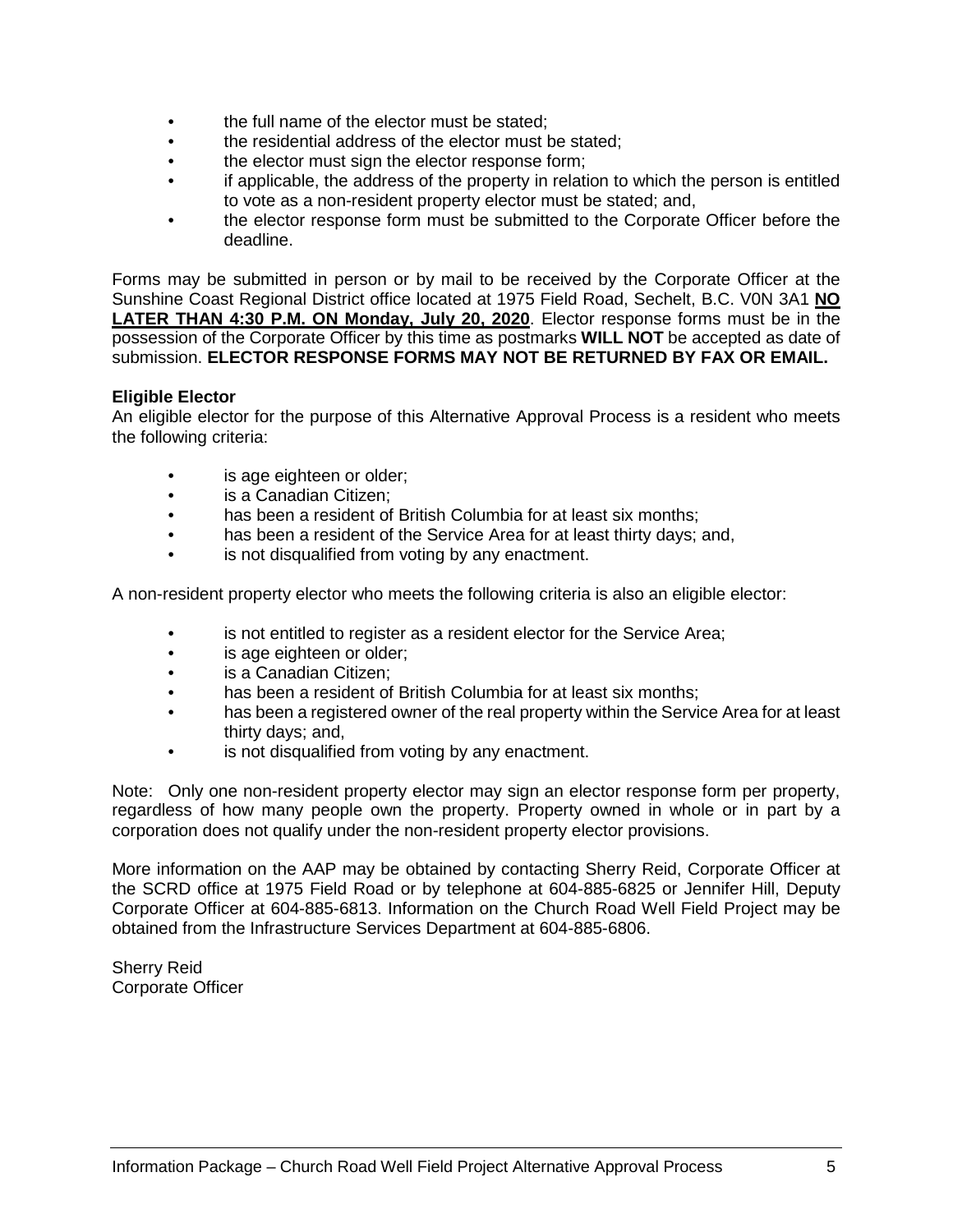#### **Calculation of Eligible Electors**

The total number of electors of the area to which the approval process applies (the Water Supply and Distribution Service Area – Electoral Areas A – Egmont/Pender Harbour, B – Halfmoon Bay, D – Roberts Creek, E – Elphinstone, F – West Howe Sound, and the District of Sechelt) has been calculated at **19,600**.

The number of electors was calculated as follows:

The number of resident electors on the Provincial voters list in the Service Area, as received from Elections BC on April 24, 2018 **(19,272)**

*plus*

The number of non-resident property electors currently registered for properties within the Service Area, excluding those who also reside within the Service Area **(328)**

Approval of the electors by alternative approval process is obtained if the number of elector responses received by the established deadline is less than 10% of this total **(1,960).**